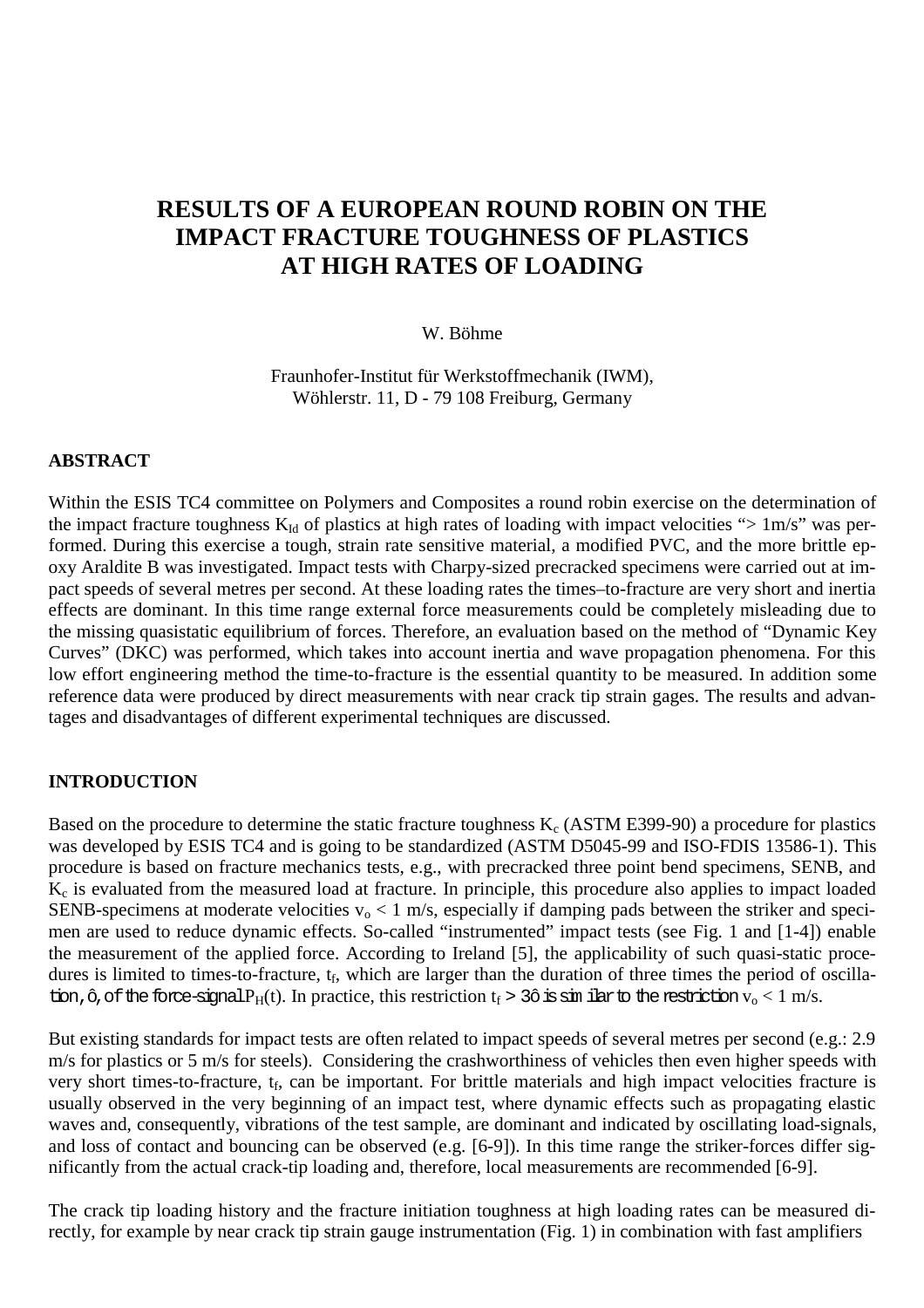

**Figure 1:** Instrumented impact test

(bandwidth > 100KHz). Also inertia-free optical methods such as the method of caustics in combination with high speed photography are applicable [6-9]. The involved effort in these direct measuring techniques is relatively high, and hence indirect methods with lower effort have been developed to predict the crack tip loading history of high rate tests. One such scheme is to treat the specimen and machine compliance as a spring-mass model and thus correct the striker load to determine the load in the specimen [10]. Similar analyses have been proposed using various approximations and numerical schemes (see e.g. [11, 12]).

To further reduce the effort to determine the impact fracture toughness  $K_{1d}$  the method of "Impact Response" Curves (IRC)" was introduced [13,14]. This procedure is based on a pre-determination of the crack tip loading history,  $K_I^{dyn}(t)$ , e.g. by the optical method of caustics or by strain gauge instrumentation close to the crack tip. This curve has to be determined each time for new impact situations with different specimen sizes or different materials. In order to extend the range of applicability to various materials, specimen sizes and testing conditions the method of "Dynamic Key Curves (DKC)" has been developed [7,15]. Based on a simple spring-mass model and basic measurements in model experiments, general rules have been developed to transfer these results to arbitrary materials and a wide range of testing conditions [7,15].

#### **PRINCIPLE OF THE DKC-METHOD**

It is the basic assumption of the DKC-method that the crack tip loading history  $K_I^{dyn}(t)$  of three point bend impact tests can be separated into a quasi-static part,  $K_I^{qs}(t)$ , and a dynamic correction function,  $k^{dyn}(t)$  as sketched in Fig. 2 and described by:

$$
K_I^{dyn}(t) = K_I^{qs}(t) * k^{dyn}(t).
$$
 (1)

The first term,  $K_I^{qs}(t)$ , can be easily calculated by an analytically derived equation, which results from a simple spring-mass model [7,15]. The second term,  $k^{dyn}(t)$ , was determined once in model experiments by the evaluation of caustics which were obtained by utilising high-speed photography [7] resulting in a set of dynamic correction functions which in a normalised form are called "Dynamic Key Curves (DKC)" [7,15].

This DKC-method describes the dynamic crack tip loading history,  $K_I^{dyn}(t)$ , for special types of SENB specimens and different materials, based only on the knowledge of the testing conditions. If the dynamic crack tip loading history  $K_I^{dyn}(t)$  is known or predicted, respectively, then during routine testing the measured time-tofracture  $t_f$  determines the impact fracture toughness according to [13-15]:

$$
K_{Id} = K_I^{\text{dyn}}(t=t_f). \tag{2}
$$

The time-to-fracture,  $t_f$ , is the essential quantity to be determined during the tests. This time can be measured by different techniques, e.g., by strain gauges close to the crack tip [13,16], by conductive paint along the crack path [17-20], or by contactless methods such as electric emission [21].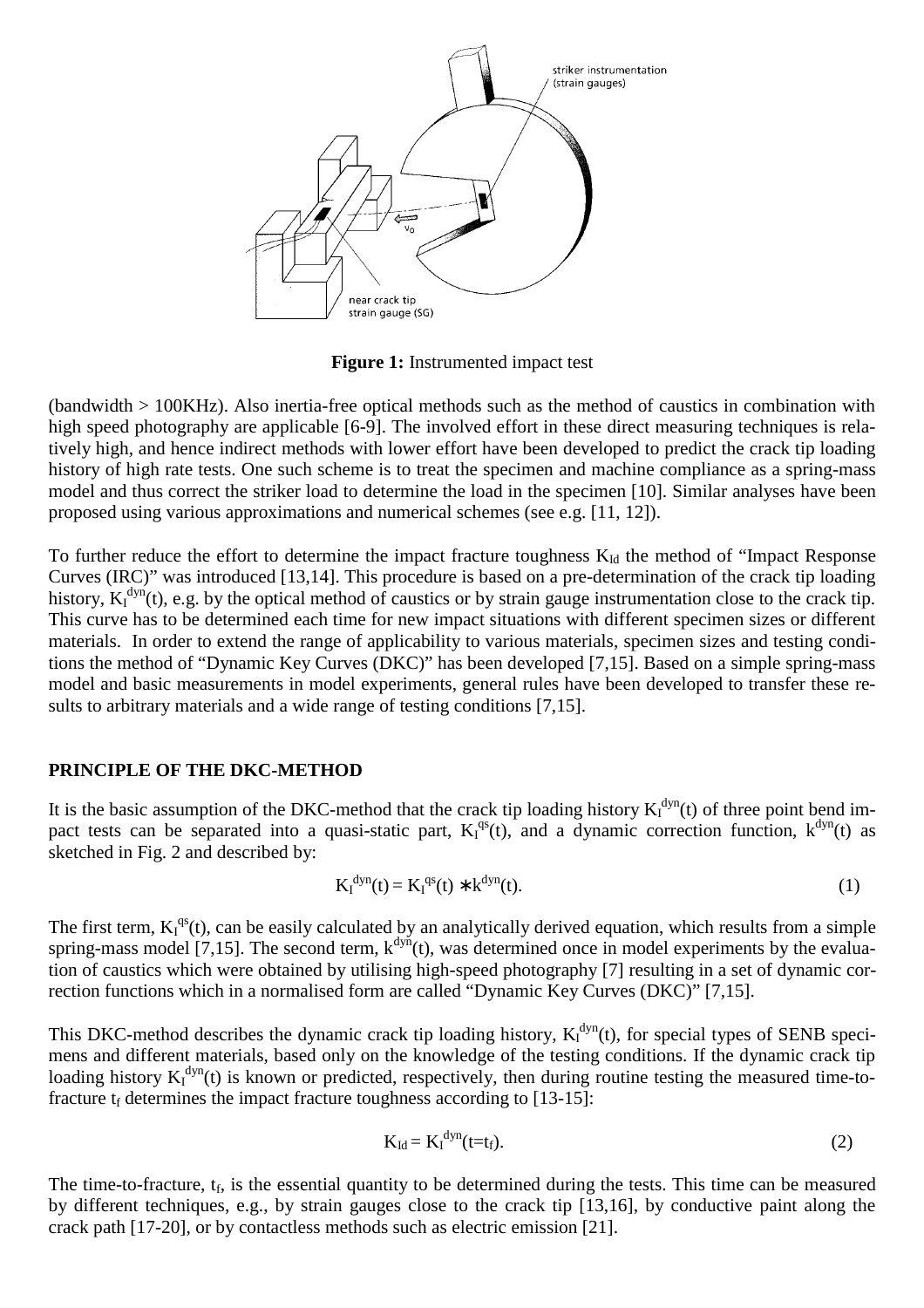

**Figure 2:** Principle of the DKC-method (schematic)

The DKC-method has been successfully applied to different materials such as steels [15], plastics [9] and ceramics [19,20]. However, there might be some limitations of the applicability for materials with strongly strain-rate dependent elastic moduli. The DKC-method should be considered as an engineering approach to determine the impact fracture toughness  $K_{Id}$ , even at short times-to-fracture where quasi-static procedures are no longer applicable.

#### *Basic Equations*

Provided that the impact energy is large compared to the consumed fracture energy then the impact fracture toughness can be determined from three point bend impact tests by the measured time-to-fracture,  $t_f$ , and the following simplified equation [7,9,15] where a relative support distance  $S/W = 4.0 - 4.2$  is considered:

$$
K_{ld} = \frac{ES f}{4 W^{3/2} C_s^* (1 + C_m/C_s)} (v_o t_f) \cdot k^{dyn} (t = t_f)
$$
 (3)

 $k^{dyn} = k^{dyn}(c_1 t/W) =$  dynamic key curve (see next section),

- $E =$  elastic modulus of the specimen (it is convenient to use a modulus determined in vibration tests or an estimated one. An uncertainty of 5% is acceptable.),
- $f = f(a_0/W)$  is the well known static relationship for K<sub>I</sub>-determination of three point bend specimens according to Srawley [24] and ASTM E 399:

$$
f(\alpha) = \frac{6\alpha^{\frac{1}{2}}[1.99 - \alpha (1-\alpha)(2.15 - 3.93\alpha + 2.7\alpha^2]}{(1+2\alpha)(1-\alpha)^{\frac{3}{2}}}
$$
 with  $\alpha = a_0/W$  = relative crack length,

 $C_s^* = C_s^*(\alpha) = EBC_s$  is the dimensionless specimen compliance after Bucci et al. [25]:

$$
C_s^*(\alpha) = 20.1 + 135\alpha^2 \left( \frac{1 - 2.11\alpha + 8.76\alpha^2 - 19.9\alpha^3 + 41.4\alpha^4 - 67.7\alpha^5 + 92.1\alpha^6 - 76.7\alpha^7 + 35.6\alpha^8}{41.4\alpha^4 - 67.7\alpha^5 + 92.1\alpha^6 - 76.7\alpha^7 + 35.6\alpha^8} \right)
$$

- $C_s = C_s^* / EB =$  specimen compliance as calculated from  $C_s^*$ ,
- $C_m$  = machine compliance (details see chapter "loading devices"),
- $c_1$  = longitudinal wave propagation velocity for plane stress:  $c_1 = \sqrt{E/[\rho(1-v^2)]}$

with  $\rho$  = mass density and v = Poisson's ratio (c<sub>1</sub> = 1766 m/s for Araldite B).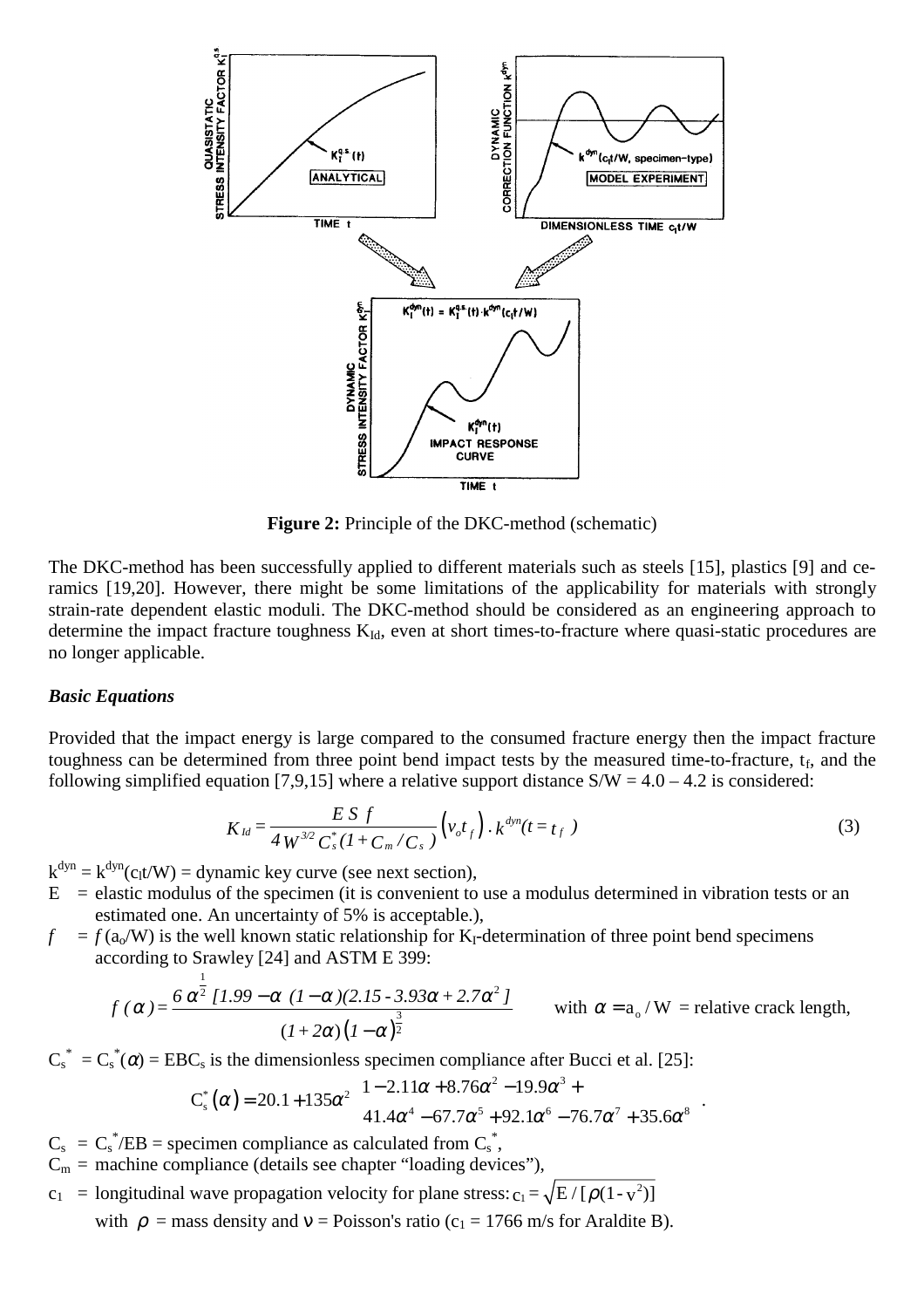### *Dynamic Key Curve*  $k^{dyn}(c_t t/W)$

For the special type of three point bend specimen with  $a_0/W=0.3$ ,  $L/W=5.5$  and  $S/W=4.0$ , which was known to have reduced dynamic effects during impact according to  $[7,15]$ , the dynamic key curve  $k^{dyn}$  is shown in Fig. 7 taken from [7,15]. Three different time ranges have to be considered and the corresponding  $k^{dyn}$ -values are given by:



**Figure 3:** Dynamic Key Curve (DKC) for a bend specimen with  $a_0/W=0.3$ , S/W=4 and L/W=5.5

a) Initial time range  $0 < t < 1.18$  W/c<sub>1</sub>:

$$
k^{dyn} = 0 \tag{4a}
$$

Due to wave propagation effects no crack opening will occur in this time range, but some crack closure caused by compressive waves [7,8]. Crack opening was observed only, when the first shear wave front approaches the crack tip [7,8]. The corresponding time  $t_{f,min} = (W-a_0)/c_t$  (= 1.18W/c<sub>l</sub> for ao/W=0,3) is a lower limit for observable times-to-fracture. For a specimen made from Araldite B ( $c_f$ =1022 m/s, W=10mm,  $a_0$ =3mm) the calculated threshold of t<sub>f,min</sub> = 7 µs was confirmed experimentally at IWM [19].

b) Fully dynamic time range  $1.18 \text{ W/c}_1 < t < 9.2 \text{ W/c}_1$ :

$$
k^{dyn} = -0.9096 + 0.8176(c_1 t/W) - 0.1005(c_1 t/W)^2 + 0.003765(c_1 t/W)^3
$$
\n(4b)

For the chosen type of specimen this is roughly the time range of the inertia peak. A dynamic evaluation with  $k^{dyn}$  as given by eq. (4b) has to be applied, if fracture is occurring in this time range.

c) Intermediate and quasi-static time range  $t > 9.2$  W/c<sub>l</sub>:

$$
k^{dyn} = 1 \tag{4c}
$$

can be used approximately in equation (3).

### **EXPERIENCE WITH THE DKC-METHOD DURING AN ESIS ROUND ROBIN**

During a session of ESIS TC4 in Sardinia in 1992 it was decided to investigate the applicability and accuracy of the DKC-method by a round robin exercise. This exercise focussed on the determination of the impact fracture toughness  $K_{Id}$  of plastics at high rates of loading at impact velocities "> 1m/s". For reasons of practical application a simplified version of the DKC-procedure was prepared [22]. This first draft served as a guideline for a European ESIS TC4 round robin exercise and the results are presented here. A revised version considering the experience obtained during this round robin is now available [23]. The participants who contributed to this exercise are given in Table 1.

### *Materials*

It was agreed to investigate two materials which cover a wide range of toughnesses. Furthermore, both materials should have different strain rate sensitivity. As an example of a tough and strain rate sensitive material a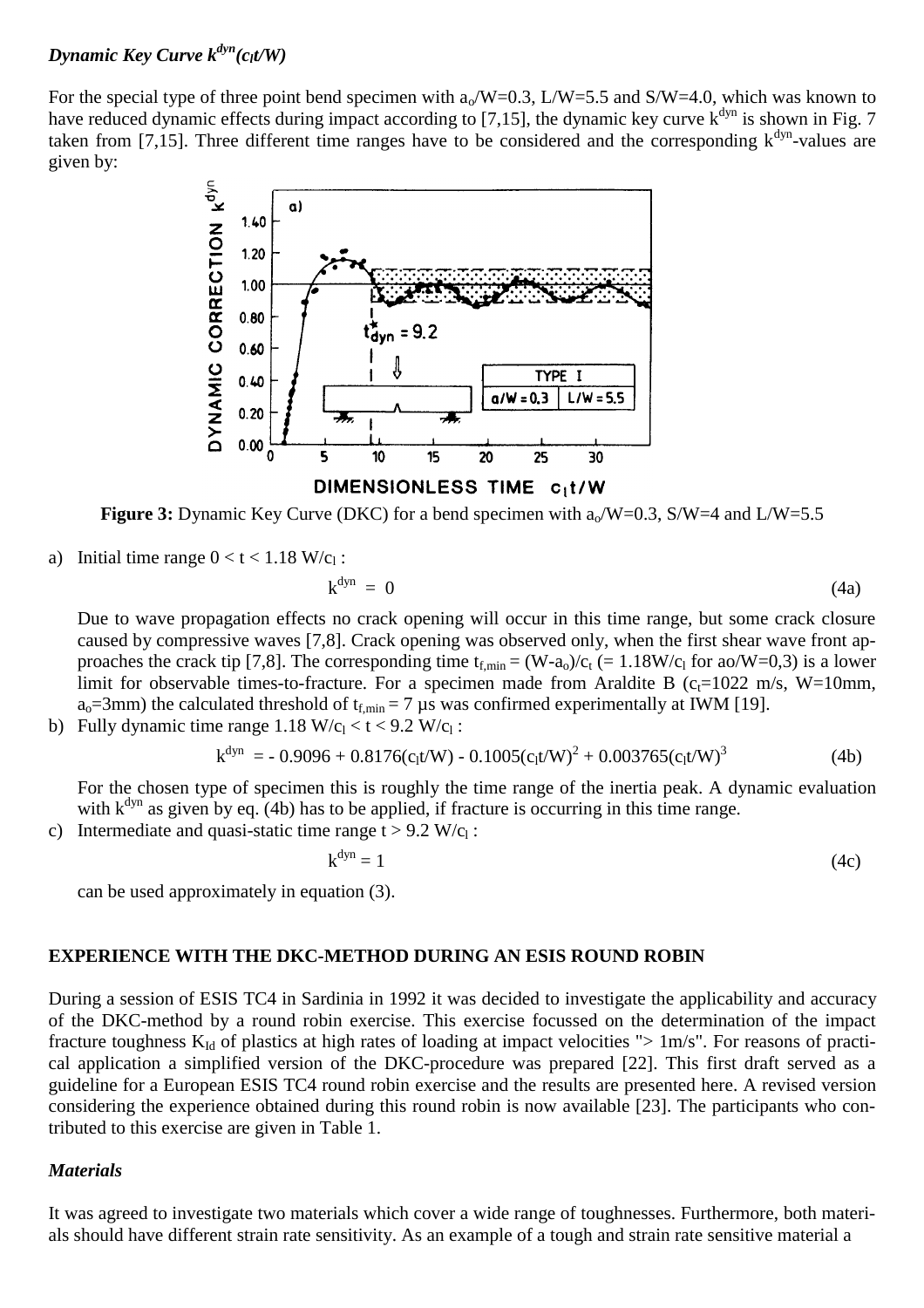#### TABLE 1 PARTICIPANTS IN THE ESIS TC 4 ROUND ROBIN ">1 m/s" AND OBTAINED C<sub>M</sub>-VALUES

|                             |                               | PVC:         | Araldite:    |
|-----------------------------|-------------------------------|--------------|--------------|
| Participants                | Organisation                  | $C_m$ (m/MN) | $C_m$ (m/MN) |
| Ph. Bèguelin                | EPFL, Lausanne (CH)           | 0,33         | 0,22         |
| W. Böhme, M.Hug, T. Gerster | IWM, Freiburg (D)             | 0,22         | 0,20         |
| Ir. A. Cervenka             | SHELL, Arnhem (NL)            |              |              |
| Ir. J.C. Dekker             | University, Delft (NL)        |              | 0,12         |
| Z. Major                    | University, Leoben (A)        | 0,24         | 0,24         |
| D.R. Moore                  | ICI, Wilton (UK)              | 0,24         | 0,20         |
| P.E. Reed                   | University, Twente (NL)       | 0,23         |              |
| J.G. Williams, M. Chong     | Imperial College, London (UK) | 0.19         | 0.19         |

modified PVC (grey) was provided by Prof. A. Pavan, Milan. The same material was investigated during a corresponding round robin at velocities of 1 m/s. As an example for a brittle and not very strain rate sensitive material the epoxy Araldite B was provided by IWM, Freiburg.

# *Size of Specimens and Preparation*

According to the guideline three point bend specimens with reduced dynamic effects were chosen, i.e. with  $a_0/W = 0.3$ ,  $L/W = 5.5$  and  $S/W = 4.0$ . Furthermore, it was decided to use specimens with dimensions 10 mm  $\times$  10 mm  $\times$  55 mm corresponding to standardised Charpy specimens. The participants were told to take care on the rectangularity of the specimens to enable a perfect line-contact at both impacting tup and anvils. The PVCspecimens had to be precracked by sharpening an initial notch with a sliding razor blade and the epoxyspecimens by impact tapping up to initial cracks of a length of 3 mm.

# *Loading Devices*

There was no restriction on the use of testing devices, except that the SENB-specimens must be loaded in three point bending. No damping pads were allowed. Common pendulums, drop-weight towers and servohydraulic testing machines could be used to perform the impact tests.

Since the quasi-static part of the DKC-approach is based on displacements, the compliance of the loading system has to be taken into account. According to the guideline, the participants determined the compliances by pre-experiments with un-notched specimens at reduced velocity  $v_0$  of about 0.2 - 0.5 m/s from the slope of the mean load line,  $dP/dt_{MLL}$  [23].

The machine compliance  $C_m$  was considered in an integral manner, i.e. including the contact-regions between the machine and the specimen (i.e the contact-stiffness), which for tests with plastics are usually the most compliant parts of the system apart from the specimen itself. The obtained  $C_m$  values are listed in Table 1. Besides two results these values differ not very much and are close to 0.2 m/MN (a variation of 20% would be of minor importance on the final evaluation). As expected, similar contact radii result in similar  $C_m$ -values.

# *Time-to-fracture determination*

The time-to-fracture,  $t_f$ , is the essential quantity to be determined during the tests. This characteristic time is defined by the difference between the moment of impact,  $t_0$ , and the time at fracture initiation,  $t_i$ :

$$
t_f = t_i - t_o. \tag{5}
$$

For the DKC-method the moment of impact,  $t_0$ , is defined as that time, when the load-transfer to the specimen starts, neglecting initial settling effects. The moment of fracture initiation, t<sub>i</sub>, is that time, when the crack starts to propagate. Especially for short times-to-fracture (< 100 µs) the measured times should be corrected, e.g. due to wave propagation effects and depending on the measuring technique [23].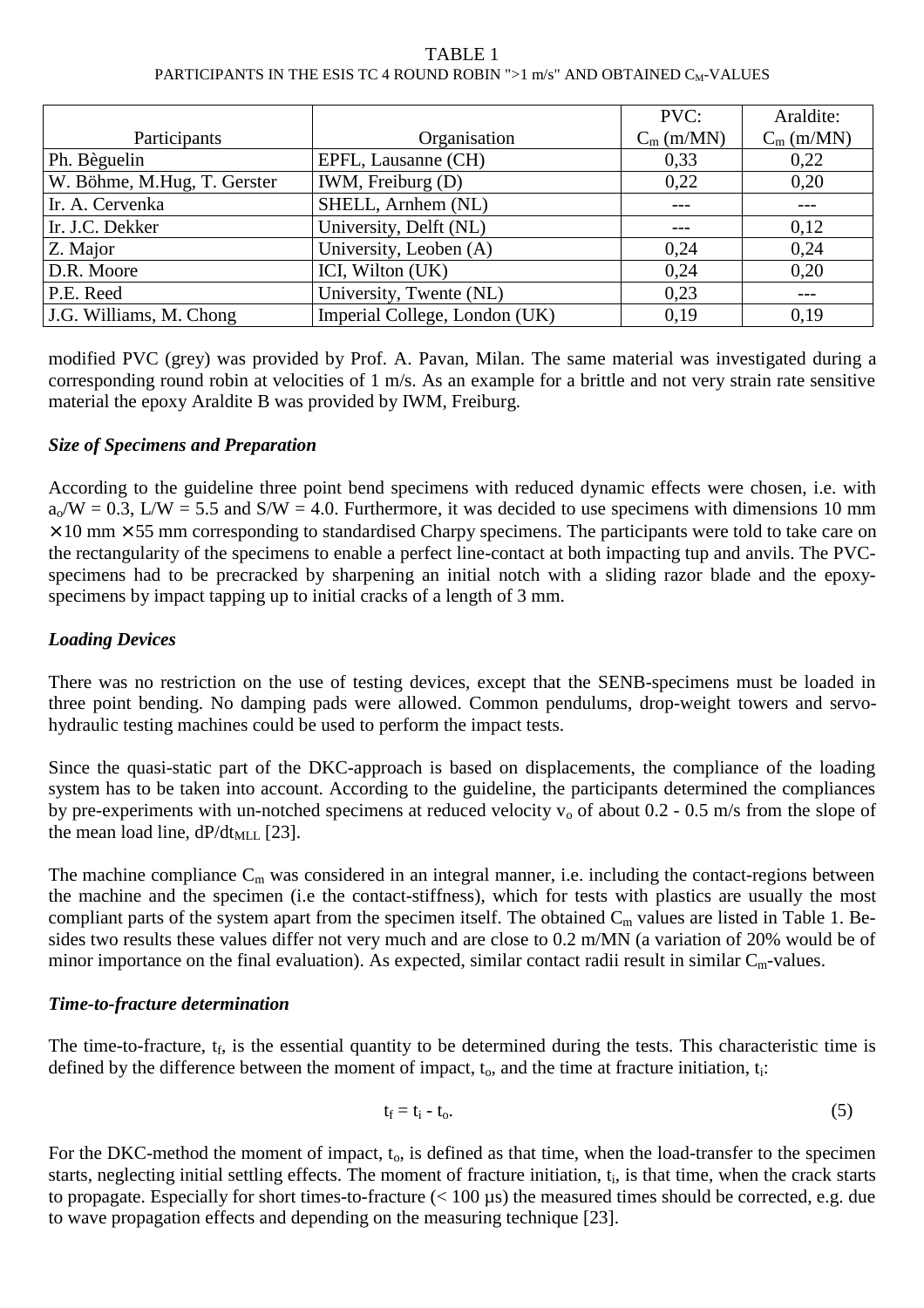The participants of the round robin were free to use appropriate methods to detect these times. Four simultaneously measured signals of an experiment at IWM are presented in Fig. 4a)-d). Some participants determined  $t_0$  from the increase of the force signal measured at the striker (see Fig 4a). Other participants determined  $t_0$ from signals of conductive strips on the specimens at the region of the striking tup (see Fig. 4c). The time at initiation of fracture, t<sub>i</sub>, was determined by several participants with strain gauges attached on the specimens near the crack tip (see Fig. 4b). Other participants used conductive paint across the crack path (see Fig. 4d).



**Figure 4a)-d):** Example of measured signals during an impact test

# *Reference data*

Some experiments were performed at IWM with strain gauges attached close to the crack tip in order to get reference data. A quasi-dynamic calibration-factor was determined at reduced velocity of 0.5 m/s by comparison of the strain signal with the externally measured striker force. This calibration-factor was then applied at higher rates of loading to evaluate the impact fracture toughness  $K_{Id}$  from the fracture initiation point of the strain gauge signals. The validity of this procedure has been verified several years ago by comparison with results of caustics obtained by high speed photography (see [16]).

# *Results of PVC*

The results for impact tests with PVC are given in Fig. 5. The filled black circles are the reference data. All other data were evaluated by the IWM-program for DKC-evaluations using the input-data of the individual laboratories in order to avoid some differences of the individual evaluations. The corresponding times-tofracture vary between about 400µs at 1 m/s down to about 30 µs at 8 m/s. The significant amount of scatter might be due to different procedures to measure the time-to-fracture. Most of the data are close to the reference data and show clearly a decreasing toughness with increasing loading rate.

# *Results of Araldite B*

The results for impact tests with Araldite B are given in Fig. 6. Again, the filled black circles are the reference data. All other data were evaluated by the IWM-program for DKC-evaluations using the input-data of the individual laboratories. The corresponding times-to-fracture vary between about 150 µs at 1 m/s down to about 20 µs at 8 m/s. The IWM-data show a reasonable agreement with the reference data. The results of the other participants are on the average about 30% higher. Nevertheless, these results indicate, that the toughness of this epoxy is less dependent on strain rate than PVC.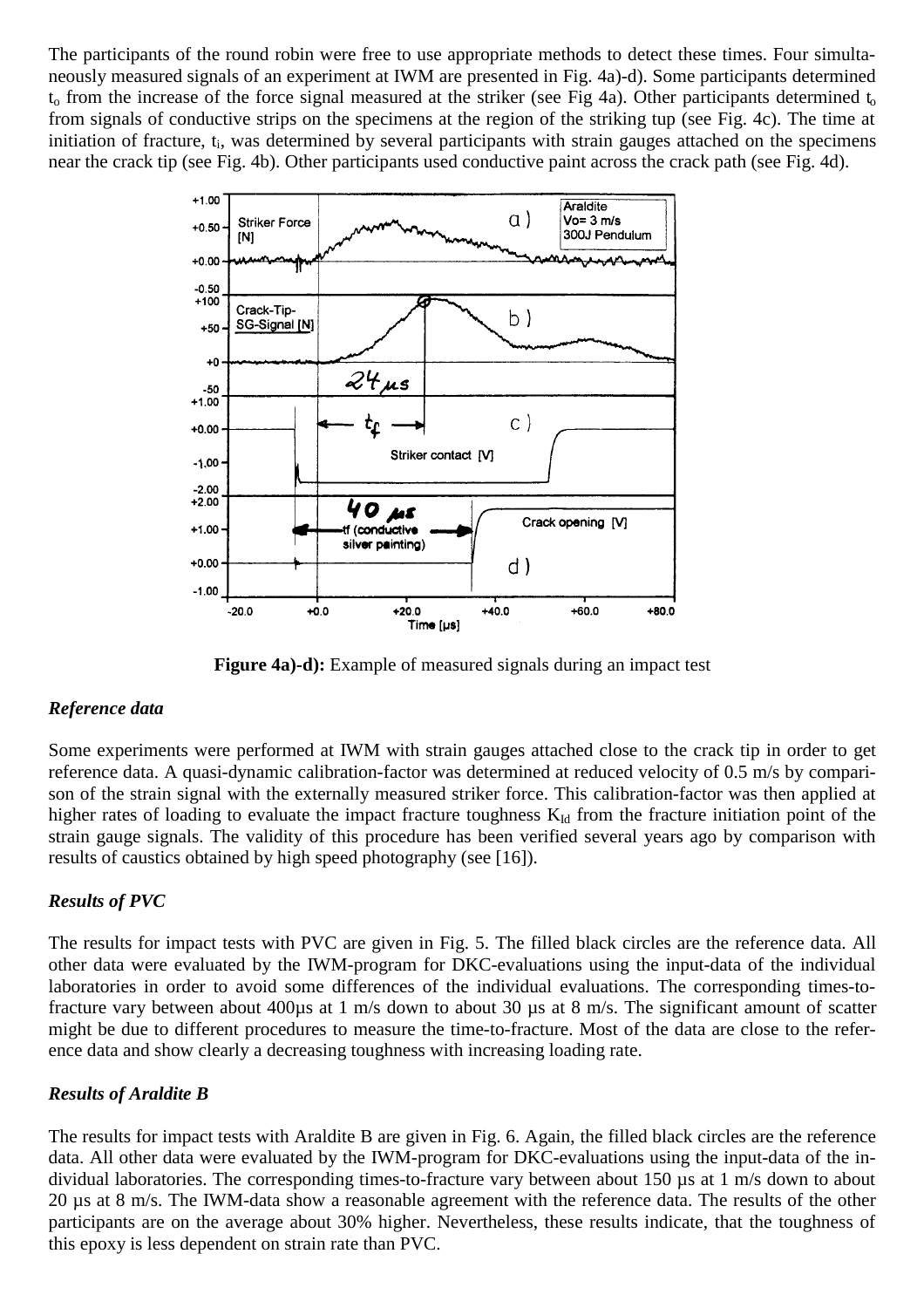

**Figure 6:** Impact fracture toughness data of Araldite B

IMPACT VELOCITY Vo, m/s

### **DISCUSSION AND CONCLUSION**

For the investigated high loading rates and impact velocities  $> 1$  m/s the evaluated toughness values are more meaningful than misleading quasi-static evaluations of externally measured striker forces, especially for PVC. For the epoxy most of the obtained values are systematically 30% too high compared to more precise direct measurements. Two possible reasons were considered:

- One reason for the systematic deviations could be the pre-cracking procedure: lower bound toughness values will be observable only with natural sharp cracks. Especially for an epoxy it is sometimes very difficult to produce a natural crack, even by impact tapping. An improvement and less scatter is expected from an improved precracking procedure.
- Another systematic deviation could be caused by different time-to-fracture measurements and specific time-corrections were not included in the first draft of the guideline. More precise definitions to measure the time-to-fracture  $t_f$  are given in the new version and time-corrections are now included [23].